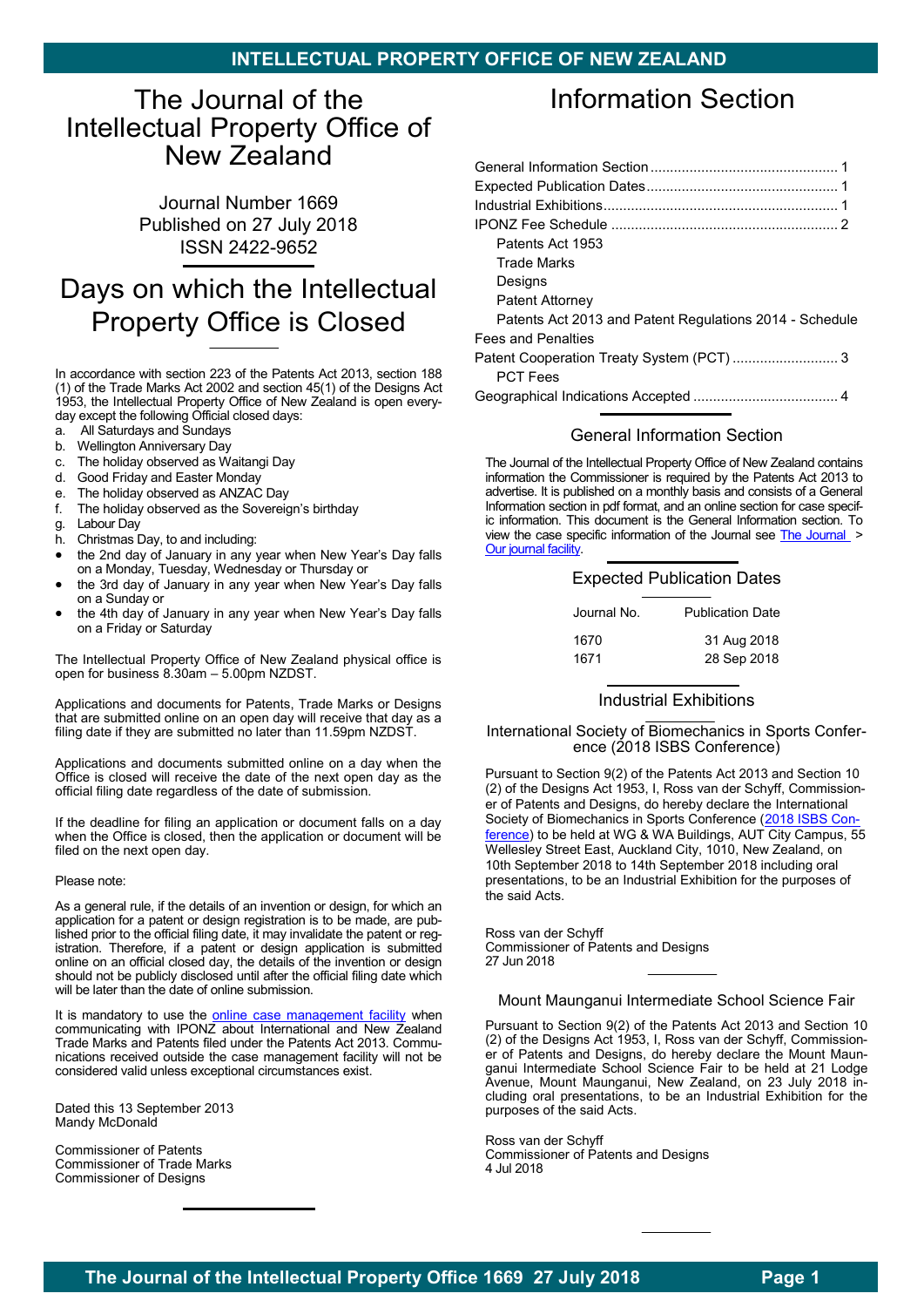# **INTELLECTUAL PROPERTY OFFICE OF NEW ZEALAND**

# <span id="page-1-0"></span>2018 NIWA Bay of Plenty Science and Technology Fair

Pursuant to Section 9(2) of the Patents Act 2013 and Section 10 (2) of the Designs Act 1953, I, Ross van der Schyff, Commissioner of Patents and Designs, do hereby declare the 2018 NIWA Bay of Plenty Science and Technology Fair to be held at 21 Harvest Centre Rotorua, 324 Malfroy Road, Rotorua, New Zealand, on 16 August 2018 to 17 August 2018, including oral presentations, to be an Industrial Exhibition for the purposes of the said Acts.

Ross van der Schyff Commissioner of Patents and Designs 5 Jul 2018

#### University of Canterbury Master of Engineering Management Class Commercialisation Assessment Presentations

Pursuant to Section 9(2) of the Patents Act 2013 and Section 10 (2) of the Designs Act 1953, I, Ross van der Schyff, Commissioner of Patents and Designs, do hereby declare the 2018 University of Canterbury Master of Engineering Management Class Commercialisation Assessment Presentations to be held at The George Hotel, 50 Park Terrace, Christchurch New Zealand, on 31 August 2018 (8 am to 2 pm), including oral presentations, to be an Industrial Exhibition for the purposes of the said Acts.

Ross van der Schyff Commissioner of Patents and Designs 10 Jul 2018

#### University of Canterbury Master of Engineering Management Annual Master of Engineering Management Project Presentations

Pursuant to Section 9(2) of the Patents Act 2013 and Section 10 (2) of the Designs Act 1953, I, Ross van der Schyff, Commissioner of Patents and Designs, do hereby declare the 2018 University of Canterbury Master of Engineering Management Annual Master of Engineering Management Project Presentations to be held at The George Hotel, 50 Park Terrace, Christchurch New Zealand, on 23 November 2018 (8 am to 2 pm), including oral presentations, to be an Industrial Exhibition for the purposes of the said Acts.

Ross van der Schyff Commissioner of Patents and Designs 10 Jul 2018

#### Top Energy Far North Science and Technology Fair

Pursuant to Section 9(2) of the Patents Act 2013 and Section 10 (2) of the Designs Act 1953, I, Ross van der Schyff, Commissioner of Patents and Designs, do hereby declare the Top Energy Far North Science and Technology Fair to be held at Turner Centre, 43 Cobham Road, Kerikeri 0470, New Zealand, on 29 August 2018 to 31 August 2018, including oral presentations, to be an Industrial Exhibition for the purposes of the said Acts.

Ross van der Schyff Commissioner of Patents and Designs 15 Jul 2018

#### NIWA Auckland City Science and Technology Fair

Pursuant to Section 9(2) of the Patents Act 2013 and Section 10 (2) of the Designs Act 1953, I, Ross van der Schyff, Commissioner of Patents and Designs, do hereby declare the NIWA Auckland City Science and Technology Fair to be held at Auckland Museum, The Auckland Domain, Parnell, Auckland 1010, New Zealand, on 31 August 2018 to 01 September 2018, including oral presentations, to be an Industrial Exhibition for the purposes of the said Acts.

Ross van der Schyff Commissioner of Patents and Designs 20 Jul 2018

# IPONZ Fee Schedule [From 10 December 2012](#page-1-0)

# Patents Act 1953

| Fee                                                       | (excl. Fee GST) (incl.GST) |           |
|-----------------------------------------------------------|----------------------------|-----------|
| <b>Amendments</b>                                         |                            |           |
| Amend Complete Specification                              | \$60.00                    | \$69.00   |
| Amendment of ownership due to death of original applicant |                            |           |
| or cessation of original body corporate                   | \$60.00                    | \$69.00   |
|                                                           |                            |           |
| <b>Renewals</b>                                           |                            |           |
| 4th year renewal                                          | \$170.00                   | \$195.50  |
| 7th year renewal                                          | \$340.00                   | \$391.50  |
| 10th year renewal                                         | \$540.00                   | \$621.00  |
| 13th year renewal                                         | \$1000.00                  | \$1150.00 |
|                                                           |                            |           |
| Sealing                                                   |                            |           |
| Further patent on loss or destruction                     | \$30.00                    | \$34.50   |
| <b>Oppositions/Hearings</b>                               |                            |           |
| On all notices of opposition by opponent \$300.00         |                            | \$345.00  |
| On hearing by Commissioner, for each party                |                            |           |

\$750.00 \$862.50 **Copies**

For all copies of Certificates, certified copies or extracts from the Register **FREE** 

# Trade Marks

The Trade Marks Amendment Regulations 2012 introduce fee changes on 10 December 2012. See the table below for details of the fee changes. To read more about the Regulations see [Trade](http://www.legislation.govt.nz/regulation/public/2003/0187/latest/DLM200881.html?search=qs_act@bill@regulation@deemedreg_Trade%20mark%20regulations_resel_25_h&p=1&sr=1) Mark [Regulations](http://www.legislation.govt.nz/regulation/public/2003/0187/19.0/DLM200881.html) 2003

(excl. Fee GST) (incl.GST)

| -ее             |  |
|-----------------|--|
| Zaarah / Adviaa |  |

| Search/Advice                                      |          |          |
|----------------------------------------------------|----------|----------|
| Request for Search (per class)                     | \$40.00  | \$46.00  |
| Request for Preliminary Advice (per class) \$40.00 |          | \$46.00  |
|                                                    |          |          |
| <b>Application</b>                                 |          |          |
| Application for Trade Mark (per class)             | \$150.00 | \$172.50 |
| Application for additional class(es) (per class)   |          |          |
|                                                    | \$150.00 | \$175.50 |
| <b>Renewals</b>                                    |          |          |
| Renewal of all trade marks                         |          |          |
| including series marks (per class)                 | \$350.00 | \$402.50 |
|                                                    |          |          |
| <b>Oppositions/Hearings</b>                        |          |          |
| Notices of Opposition by Opponent                  | \$350.00 | \$402.50 |
| Hearing fee for each party                         | \$850.00 | \$977.50 |
| Application for Revocation of Application of       |          |          |
| <b>Trade Mark</b>                                  | \$350.00 | \$402.50 |
| Application for Declaration of Invalidity of       |          |          |
| Registration                                       | \$350.00 | \$402.50 |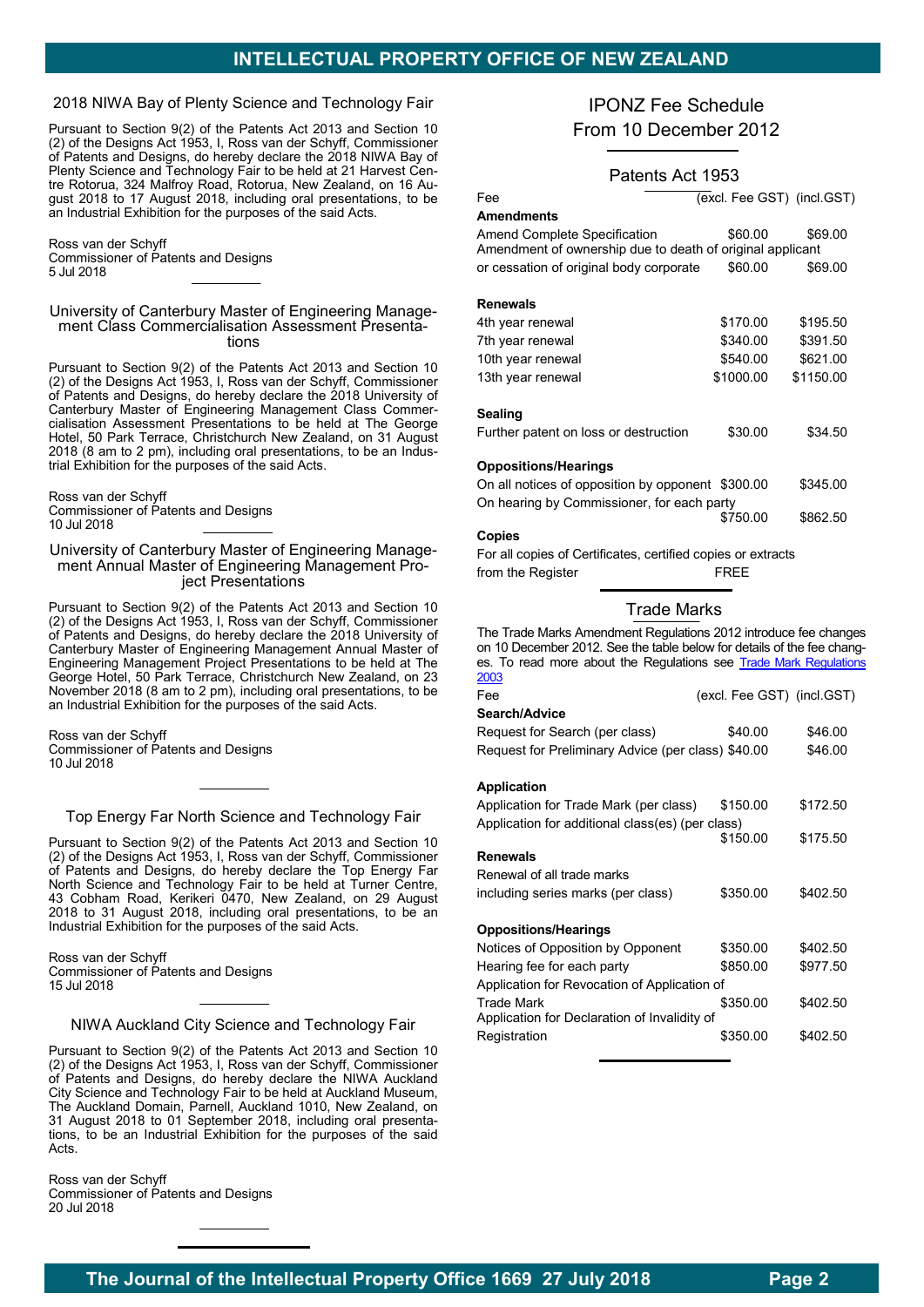# **INTELLECTUAL PROPERTY OFFICE OF NEW ZEALAND**

#### Designs

<span id="page-2-0"></span>

| Fee                                                     | (excl. Fee GST) (incl.GST) |          |
|---------------------------------------------------------|----------------------------|----------|
| <b>Applications</b>                                     |                            |          |
| Application to register one design to a single article  |                            |          |
|                                                         | \$350.00                   | \$402.50 |
| Application to register one design to a set of articles |                            |          |
|                                                         | \$100.00                   | \$115.00 |
| <b>Renewals</b>                                         |                            |          |
| (2nd period of 5 years)                                 | \$100.00                   | \$115.00 |
| (3rd period of 5 years)                                 | \$200.00                   | \$230.00 |
|                                                         |                            |          |

#### <span id="page-2-1"></span>**Oppositions/Hearings**

| On all notices of opposition by opponent |          |          |
|------------------------------------------|----------|----------|
|                                          | \$300.00 | \$345.00 |
| Hearing by Commissioner, for each party  |          |          |
|                                          | \$750.00 | \$862.50 |

**Copies**

Copies of Certificates, certified copies or extracts from the Register

FREE

#### Patent Attorney

| Fee                                                        | (excl. Fee<br>(incl.GST) |  |  | GST) |         |         |
|------------------------------------------------------------|--------------------------|--|--|------|---------|---------|
| Examination for registration as patent attorney- per paper |                          |  |  |      | \$25.00 | \$28.75 |

# Patents Act 2013 and Patent Regulations 2014 – Schedule Fees and Penalties

The fees and penalties schedule for all matters under the Patents Act 2013 and Patents Regulations 2014 is set out below.

### **Part 1** Matters under Act and regulations

| Section of Act |                                                                                                                              | Fee<br>(incl.GST)                                                                                               | (excl. |          | Fee | GST)     |
|----------------|------------------------------------------------------------------------------------------------------------------------------|-----------------------------------------------------------------------------------------------------------------|--------|----------|-----|----------|
| 20(2)          | Renewal fee due on the 4th, 5th, 6th, 7th, 8th, and 9th<br>anniversary of the filing date of the complete specifica-<br>tion |                                                                                                                 |        |          |     |          |
|                |                                                                                                                              |                                                                                                                 |        | \$100.00 |     | \$115.00 |
| 20(2)          | ification                                                                                                                    | Renewal fee due on the 10th, 11th, 12th, 13th, and<br>14th anniversary of the filing date of the complete spec- |        |          |     |          |
|                |                                                                                                                              |                                                                                                                 |        | \$200.00 |     | \$230.00 |
| 20(2)          | ification                                                                                                                    | Renewal fee due on the 15th, 16th, 17th, 18th, and<br>19th anniversary of the filing date of the complete spec- |        |          |     |          |
|                |                                                                                                                              |                                                                                                                 |        | \$350.00 |     | \$402.50 |
| 21(2)(c)       |                                                                                                                              | Penalty payable for request to extend the period for<br>payment of a renewal fee                                |        | \$50.00  |     | \$57.50  |
| 32             | ification                                                                                                                    | Patent application accompanied by a provisional spec-                                                           |        | \$100.00 |     | \$115.00 |

| Section of Act       |                               | Fee                            | (excl. Fee GST) (incl.GST)                                                                                                                                                                   |          |
|----------------------|-------------------------------|--------------------------------|----------------------------------------------------------------------------------------------------------------------------------------------------------------------------------------------|----------|
| 35(1)                | tion $9(1)(a)$                |                                | Maintenance fee due on the 4th and each subsequent<br>anniversary of the filing date of the complete specification<br>if the fee is paid during the period prescribed by regula-<br>\$100.00 | \$115.00 |
| 35(1)                | by regulation $9(1)(b)$       |                                | Maintenance fee due on the 4th and each subsequent<br>anniversary of the filing date of the complete specifica-<br>tion if the fee is paid during the further period prescribed<br>\$150.00  | \$172.50 |
| 40                   | or 97 of the Act)             |                                | Amendment by applicant of complete specification before<br>acceptance (other than in response to an objection raised<br>in a report issued by the Commissioner under section 65<br>\$150.00  | \$172.50 |
| 64.94.95             |                               |                                | Request for examination or re-examination                                                                                                                                                    |          |
|                      |                               |                                | \$500.00                                                                                                                                                                                     | \$575.00 |
| 85(3)                | acceptance                    |                                | Request for leave to amend complete specification after<br>\$150.00                                                                                                                          | \$172.50 |
| 87, 92, 1, 16(3)     |                               |                                |                                                                                                                                                                                              |          |
| 123, 127<br>202(4)   | Notice of opposition          |                                | \$350.00                                                                                                                                                                                     | \$402.50 |
| 112(1)               |                               | Application to revoke a patent | \$350.00                                                                                                                                                                                     | \$402.50 |
| $117(2)$ ,<br>125(2) |                               |                                | Request for restoration of patent or patent application<br>\$100.00                                                                                                                          | \$115.00 |
|                      | Various Request for a hearing |                                | \$850.00                                                                                                                                                                                     | \$977.50 |
|                      |                               |                                |                                                                                                                                                                                              |          |

### **Part 2** [Patent Cooperation Treaty](#page-2-1)

| Legislative/Treaty | Fee | (excl. Fee GST) (incl.GST) |  |
|--------------------|-----|----------------------------|--|
| basis              |     |                            |  |

#### **International phase**

Rule 14.1

**Treaty** 

Regulations Transmittal fee for each international application, payable to the Commissioner within 1 month of the applicant filing the international application

\$180.00 \$207.00

#### **National phase**

Section 46

of Act Application for entry into the national phase of a Treaty application (treated as a patent application accompanied by a complete specification)

\$250.00 \$287.50

The Patents Act 1953, the Patents Regulations 1954 (including fees) orders, directions, and other matters made under it continue to apply, as if sections 247 to 249 of the Patents Act 2013 were not in force, for the purposes of:

- a patent application made under the Patents Act 1953 before the com-mencement of Part 3 of this Act; and
- the bringing and completion of any application, request, notice, or other proceeding relating to that application, whether commenced before or after the commencement of Part 3 of this Act.